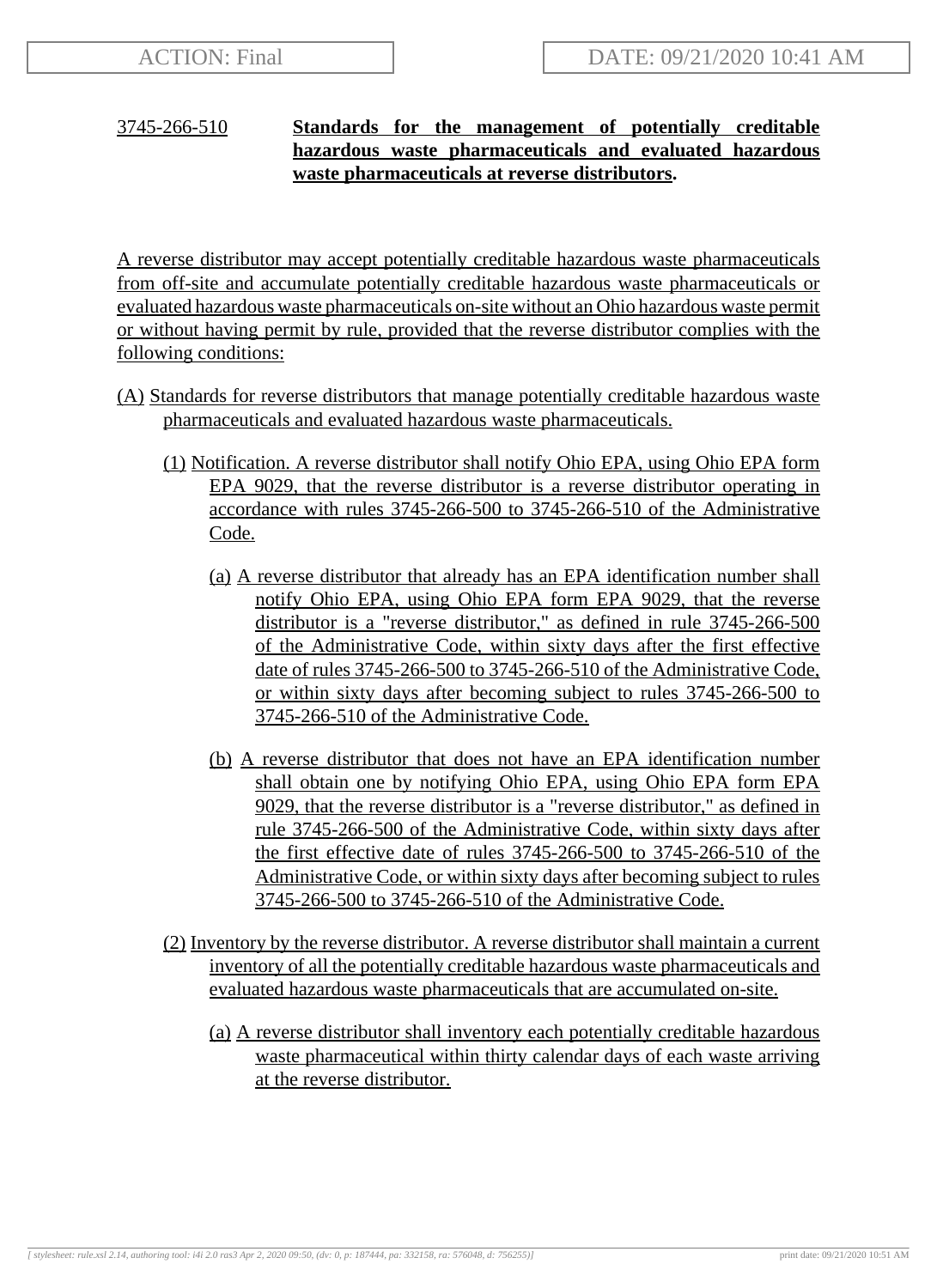- (b) The inventory shall include the identity (e.g., name or national drug code) and quantity of each potentially creditable hazardous waste pharmaceutical and evaluated hazardous waste pharmaceutical.
- (c) If the reverse distributor already meets the inventory requirements of this paragraph because of other regulatory requirements, such as state board of pharmacy regulations, the reverse distributor is not required to provide a separate inventory pursuant to this rule.
- (3) Evaluation by a reverse distributor that is not a manufacturer. A reverse distributor that is not a pharmaceutical manufacturer shall evaluate a potentially creditable hazardous waste pharmaceutical within thirty calendar days after the waste's arrival at the reverse distributor to establish whether the waste is destined for another reverse distributor for further evaluation or verification of manufacturer credit or for a permitted or interim standards treatment, storage, or disposal facility.
	- (a) A potentially creditable hazardous waste pharmaceutical that is destined for another reverse distributor is still considered a "potentially creditable hazardous waste pharmaceutical" and shall be managed in accordance with paragraph (B) of this rule.
	- (b) A potentially creditable hazardous waste pharmaceutical that is destined for a permitted or interim standards treatment, storage, or disposal facility is considered an "evaluated hazardous waste pharmaceutical" and shall be managed in accordance with paragraph (C) of this rule.
- (4) Evaluation by a reverse distributor that is a manufacturer. A reverse distributor that is a pharmaceutical manufacturer shall evaluate a potentially creditable hazardous waste pharmaceutical to verify manufacturer credit within thirty calendar days after the waste's arrival at the facility and following the evaluation shall manage the evaluated hazardous waste pharmaceuticals in accordance with paragraph (C) of this rule.
- (5) Maximum accumulation time for hazardous waste pharmaceuticals at a reverse distributor.
	- (a) A reverse distributor may accumulate potentially creditable hazardous waste pharmaceuticals and evaluated hazardous waste pharmaceuticals on-site for one hundred eighty calendar days or less. The one hundred eighty days start after the potentially creditable hazardous waste pharmaceutical has been evaluated and applies to all hazardous waste pharmaceuticals accumulated on-site, regardless of whether the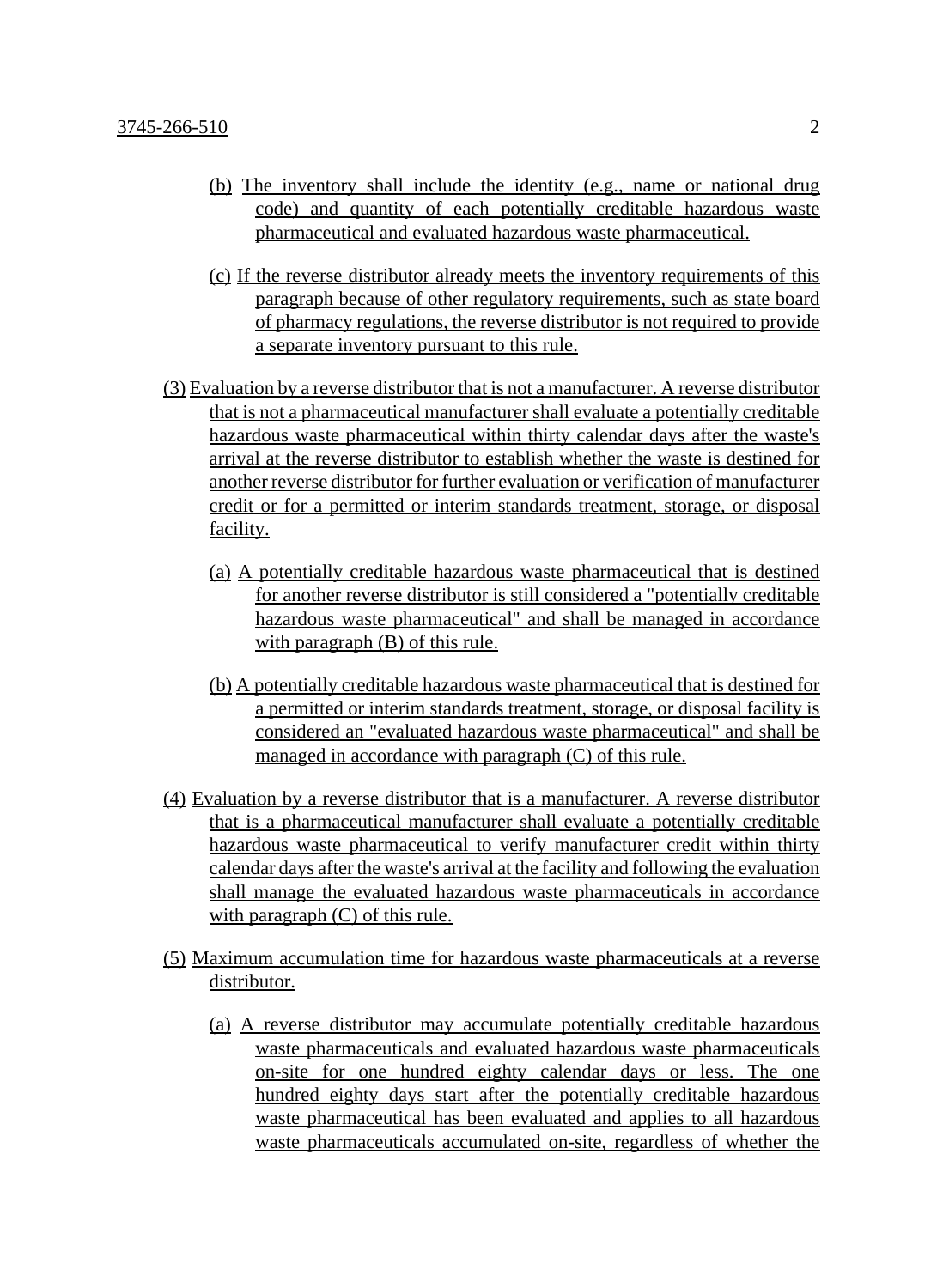hazardous waste pharmaceuticals are destined for another reverse distributor (i.e., potentially creditable hazardous waste pharmaceuticals) or a permitted or interim standards treatment, storage, or disposal facility (i.e., evaluated hazardous waste pharmaceuticals).

- (b) Aging pharmaceuticals. Unexpired pharmaceuticals that are otherwise creditable but are awaiting the expiration date (i.e., aging in a holding morgue) can be accumulated for up to one hundred eighty days after the expiration date, provided that the unexpired pharmaceuticals are managed in accordance with paragraph (A) of this rule and the container labeling and management standards in paragraph (C)(4) of this rule.
- (6) Security at the reverse distributor facility. A reverse distributor shall prevent unknowing entry and minimize the possibility for the unauthorized entry into the portion of the facility where potentially creditable hazardous waste pharmaceuticals and evaluated hazardous waste pharmaceuticals are kept.
	- (a) Examples of methods that may be used to prevent unknowing entry and minimize the possibility for unauthorized entry include, but are not limited to, the following:
		- (i) A twenty-four-hour continuous monitoring surveillance system.
		- (ii) An artificial barrier such as a fence.
		- (iii) A means to control entry, such as keycard access.
	- (b) If the reverse distributor already meets the security requirements of this paragraph because of other regulatory requirements, such as drug enforcement administration or state board of pharmacy regulations, the reverse distributor is not required to provide separate security measures pursuant to this rule.
- (7) Contingency plan and emergency procedures at a reverse distributor. A reverse distributor that accepts potentially creditable hazardous waste pharmaceuticals from off-site shall prepare a contingency plan and comply with rules 3745-52-250 to 3745-52-265 of the Administrative Code.
- (8) Closure of a reverse distributor. When closing an area where a reverse distributor accumulates potentially creditable hazardous waste pharmaceuticals or evaluated hazardous waste pharmaceuticals, the reverse distributor shall comply with paragraphs  $(A)(8)(b)$  and  $(A)(8)(c)$  of rule 3745-52-17 of the Administrative Code.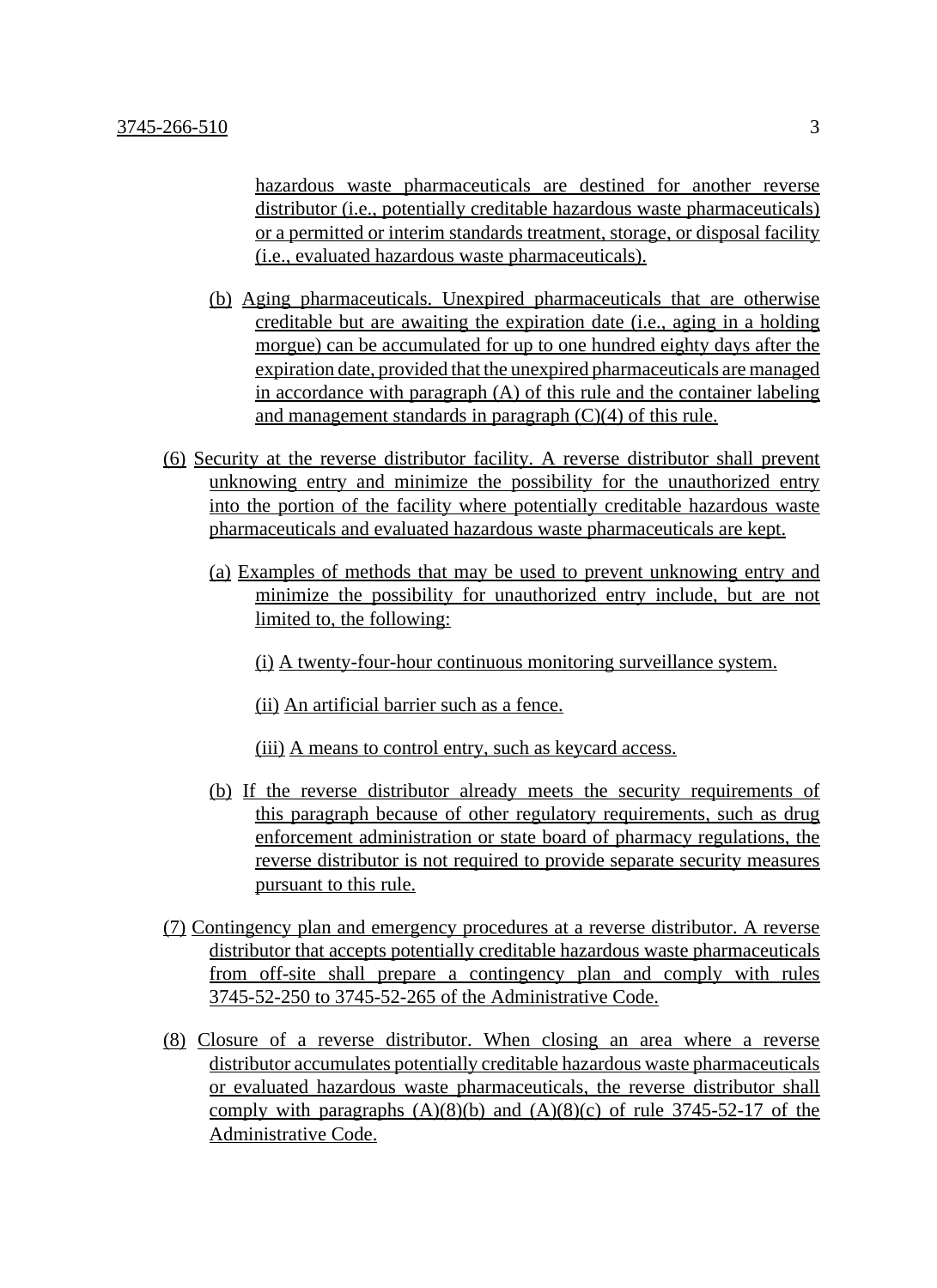(9) Reporting by a reverse distributor.

- (a) Unauthorized waste report. A reverse distributor shall submit an unauthorized waste report if the reverse distributor receives waste from off-site that the reverse distributor is not authorized to receive (e.g., non-pharmaceutical hazardous waste, regulated medical waste). The reverse distributor shall prepare and submit an unauthorized waste report to the director within forty-five calendar days after the unauthorized waste arrives at the reverse distributor, and shall send a copy of the unauthorized waste report to the healthcare facility (or other entity) that sent the unauthorized waste. The reverse distributor shall manage the unauthorized waste in accordance with all applicable rules. The unauthorized waste report shall be signed by the owner or operator of the reverse distributor, or an authorized representative, and contain all of the following information:
	- (i) The U.S. EPA identification number, name, and address of the reverse distributor.
	- (ii) The date the reverse distributor received the unauthorized waste.
	- (iii) The U.S. EPA identification number, name, and address of the healthcare facility that shipped the unauthorized waste, if available.
	- (iv) A description and the quantity of each unauthorized waste the reverse distributor received.
	- (v) The method of treatment, storage, or disposal for each unauthorized waste.
	- (vi) A brief explanation of why the waste was unauthorized, if known.
- (b) Additional reports. The director may require reverse distributors to submit additional reports concerning the quantities and disposition of potentially creditable hazardous waste pharmaceuticals and evaluated hazardous waste pharmaceuticals.
- (10) Recordkeeping by reverse distributors. A reverse distributor shall keep all of the following records (paper or electronic) readily available upon request by an inspector. The periods of retention referred to in this rule are extended automatically during the course of any unresolved enforcement action regarding the regulated activity, or as requested by the director.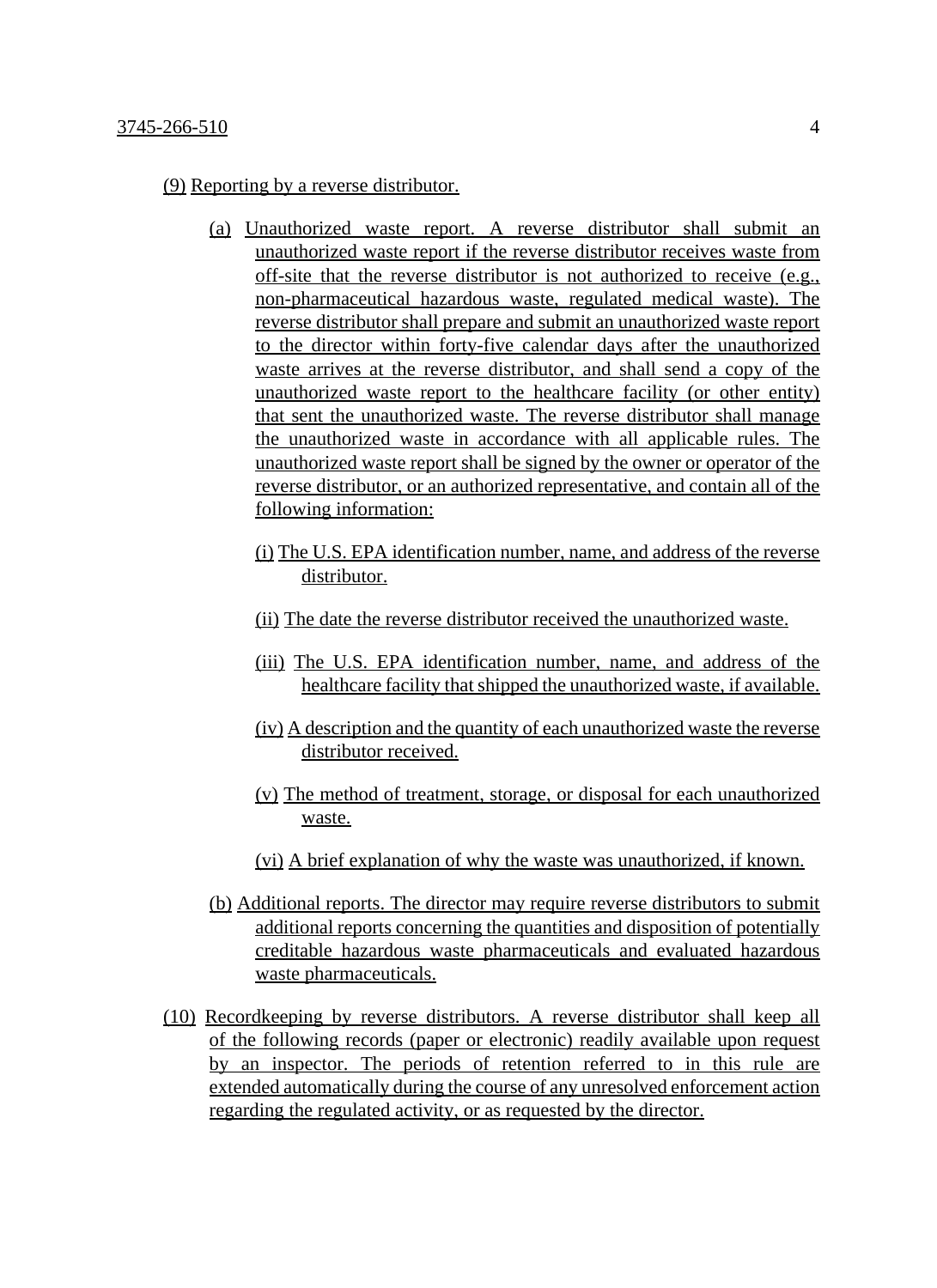- (a) A copy of the reverse distributor's notification on file for as long as the facility is subject to rules 3745-266-500 to 3745-266-510 of the Administrative Code.
- (b) A copy of the delivery confirmation and the shipping papers for each shipment of potentially creditable hazardous waste pharmaceuticals that the reverse distributor receives, and a copy of each unauthorized waste report, for at least three years after the date the shipment arrives at the reverse distributor.
- (c) A copy of the reverse distributor's current inventory for as long as the facility is subject to rules 3745-266-500 to 3745-266-510 of the Administrative Code.
- (B) Additional standards for reverse distributors that manage potentially creditable hazardous waste pharmaceuticals destined for another reverse distributor. A reverse distributor that does not have an Ohio hazardous waste permit or permit by rule shall comply with the following conditions, in addition to paragraph (A) of this rule, for the management of potentially creditable hazardous waste pharmaceuticals that are destined for another reverse distributor for further evaluation or verification of manufacturer credit:
	- (1) A reverse distributor that receives potentially creditable hazardous waste pharmaceuticals from a healthcare facility shall send those potentially creditable hazardous waste pharmaceuticals to another reverse distributor within one hundred eighty days after the potentially creditable hazardous waste pharmaceuticals have been evaluated, or follow paragraph (C) of this rule for evaluated hazardous waste pharmaceuticals.
	- (2) A reverse distributor that receives potentially creditable hazardous waste pharmaceuticals from another reverse distributor shall send those potentially creditable hazardous waste pharmaceuticals to a reverse distributor that is a pharmaceutical manufacturer within one hundred eighty days after the potentially creditable hazardous waste pharmaceuticals have been evaluated, or follow paragraph (C) of this rule for evaluated hazardous waste pharmaceuticals.
	- (3) A reverse distributor shall ship potentially creditable hazardous waste pharmaceuticals destined for another reverse distributor in accordance with rule 3745-266-509 of the Administrative Code.
	- (4) Recordkeeping by reverse distributors. A reverse distributor shall keep all of the following records (paper or electronic) readily available upon request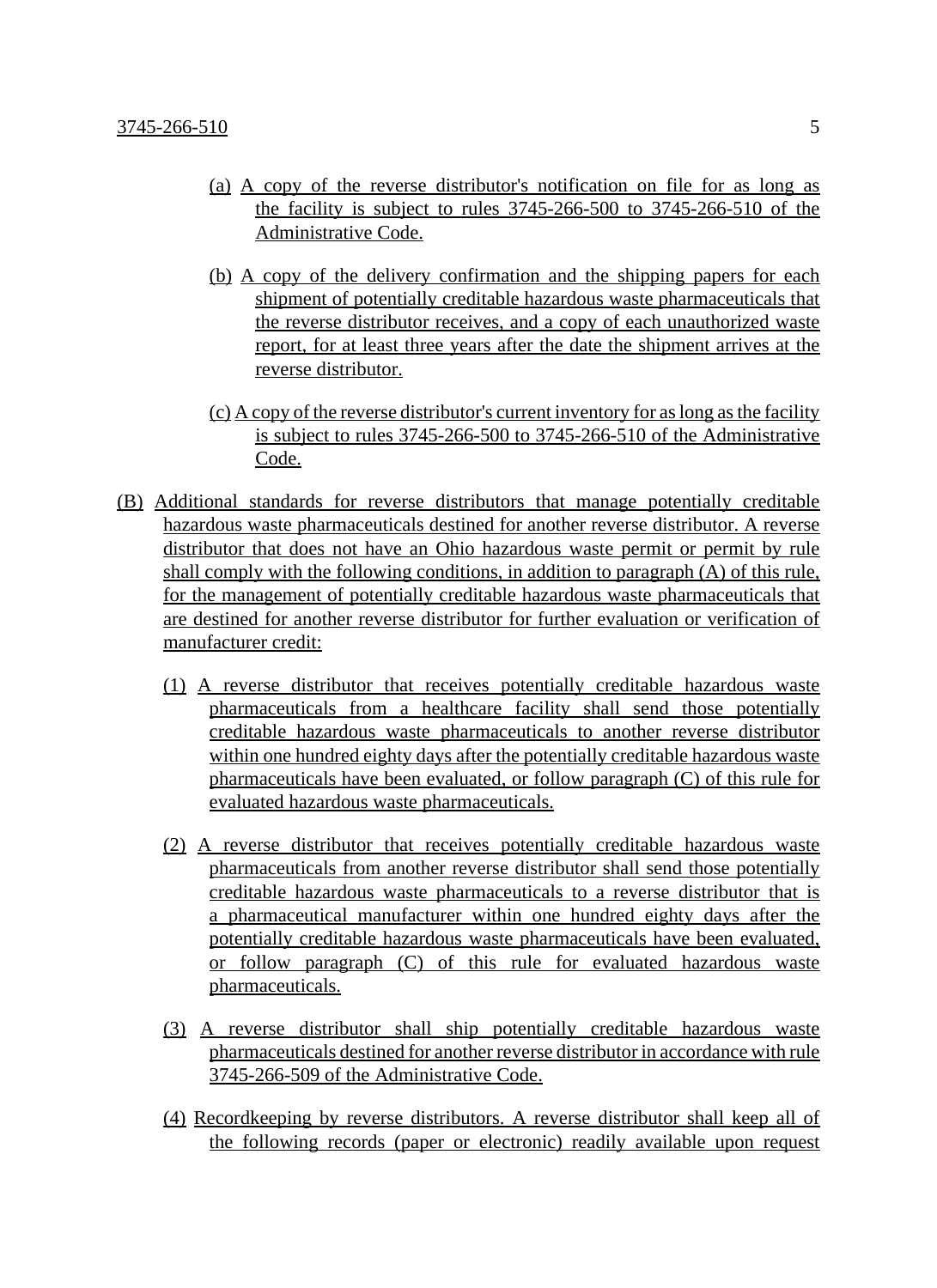by an inspector for each shipment of potentially creditable hazardous waste pharmaceuticals that the reverse distributor initiates to another reverse distributor, for at least three years after the date of shipment. The periods of retention referred to in this rule are extended automatically during the course of any unresolved enforcement action regarding the regulated activity, or as requested by the director.

- (a) The confirmation of delivery.
- (b) The department of transportation (DOT) shipping papers prepared in accordance with 49 C.F.R. Part 172 subpart C, if applicable.
- (C) Additional standards for reverse distributors that manage evaluated hazardous waste pharmaceuticals. A reverse distributor that does not have an Ohio hazardous waste permit or permit by rule shall comply with the following conditions, in addition to paragraph (A) of this rule, for the management of evaluated hazardous waste pharmaceuticals:
	- (1) Accumulation area at the reverse distributor. A reverse distributor shall designate an on-site accumulation area where the reverse distributor shall accumulate evaluated hazardous waste pharmaceuticals.
	- (2) Inspections of on-site accumulation area. A reverse distributor shall inspect the reverse distributor's on-site accumulation area at least once every seven days, looking at containers for leaks and for deterioration caused by corrosion or other factors, as well as for signs of diversion.
	- (3) Personnel training at a reverse distributor. Personnel at a reverse distributor who handle evaluated hazardous waste pharmaceuticals are subject to the training requirements of paragraph  $(A)(7)$  of rule 3745-52-17 of the Administrative Code.
	- (4) Labeling and management of containers at on-site accumulation areas. A reverse distributor accumulating evaluated hazardous waste pharmaceuticals in containers in an on-site accumulation area shall do all of the following:

(a) Label the containers with the words, "Hazardous Waste Pharmaceuticals."

- (b) Ensure the containers are in good condition and managed to prevent leaks.
- (c) Use containers that are made of or lined with materials which shall not react with, and are otherwise compatible with, the evaluated hazardous waste pharmaceuticals, so that the ability of the container to contain the waste is not impaired.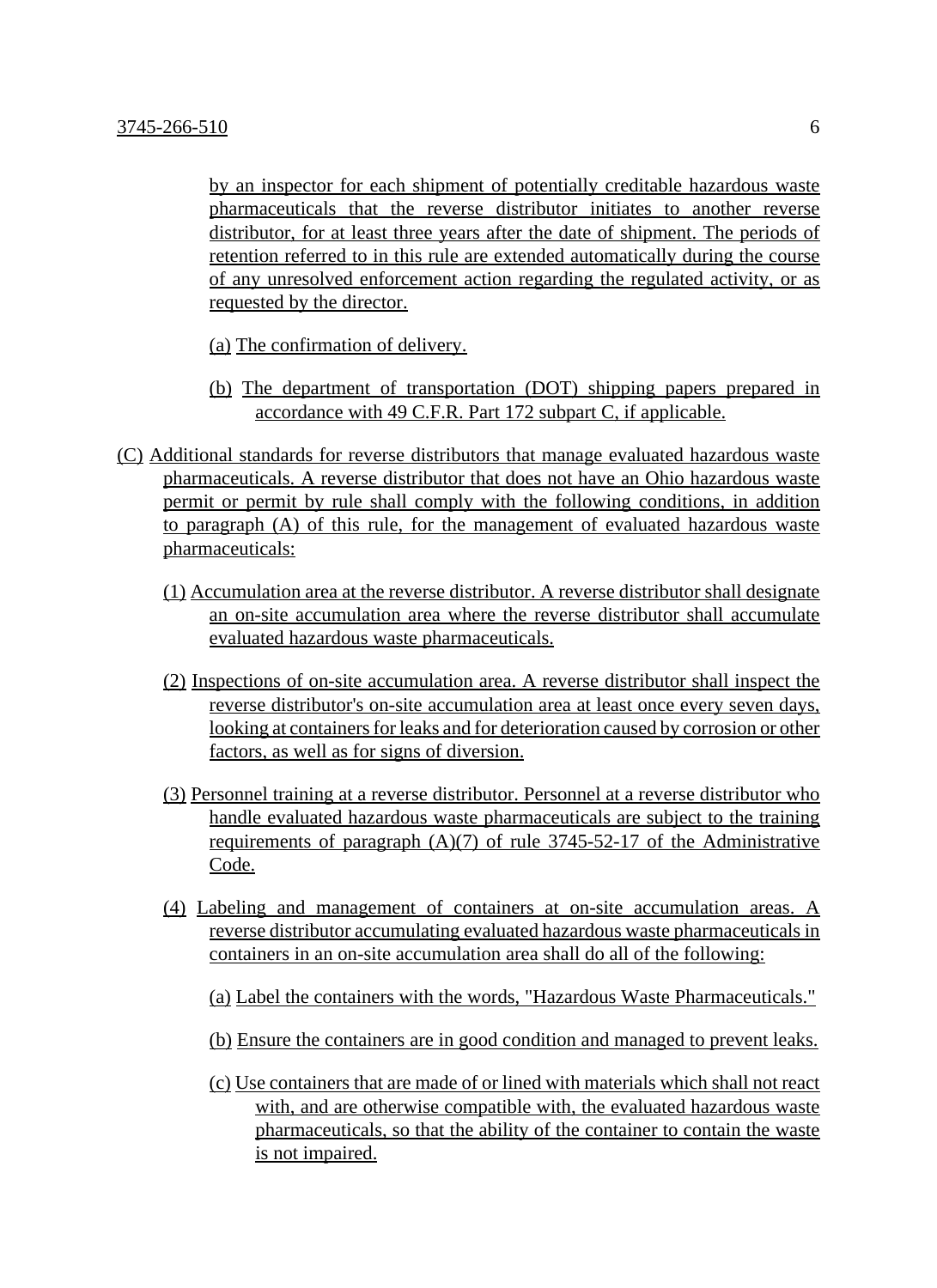- (d) Keep containers closed, if holding liquid or gel evaluated hazardous waste pharmaceuticals. If the liquid or gel evaluated hazardous waste pharmaceuticals are in the original, intact, sealed packaging; or repackaged, intact, sealed packaging, the evaluated hazardous waste pharmaceuticals are considered to meet the closed container standard.
- (e) Manage any container of ignitable or reactive evaluated hazardous waste pharmaceuticals, or any container of commingled incompatible evaluated hazardous waste pharmaceuticals, so that the container does not have the potential to do any of the following:
	- (i) Generate extreme heat or pressure, fire or explosion, or violent reaction.
	- (ii) Produce uncontrolled toxic mists, fumes, dusts, or gases in sufficient quantities to threaten human health.
	- (iii) Produce uncontrolled flammable fumes or gases in sufficient quantities to pose a risk of fire or explosions.
	- (iv) Damage the structural integrity of the container of hazardous waste pharmaceuticals.
	- (v) Through other like means threaten human health or the environment.
- (f) Accumulate evaluated hazardous waste pharmaceuticals that are prohibited from being combusted because of the dilution prohibition of paragraph (C) of rule 3745-270-03 of the Administrative Code [e.g., arsenic trioxide (P012)] in separate containers from other evaluated hazardous waste pharmaceuticals at the reverse distributor.
- (5) EPA hazardous waste numbers. Prior to shipping evaluated hazardous waste pharmaceuticals off-site, all containers shall be marked with the applicable EPA hazardous waste numbers. A nationally recognized electronic system, such as bar coding or radio frequency identification, may be used to identify the EPA hazardous waste numbers.
- (6) Shipments. A reverse distributor shall ship evaluated hazardous waste pharmaceuticals that are destined for a permitted or interim standards treatment, storage, or disposal facility in accordance with the applicable shipping standards in paragraph (A) or (B) of rule 3745-266-508 of the Administrative Code.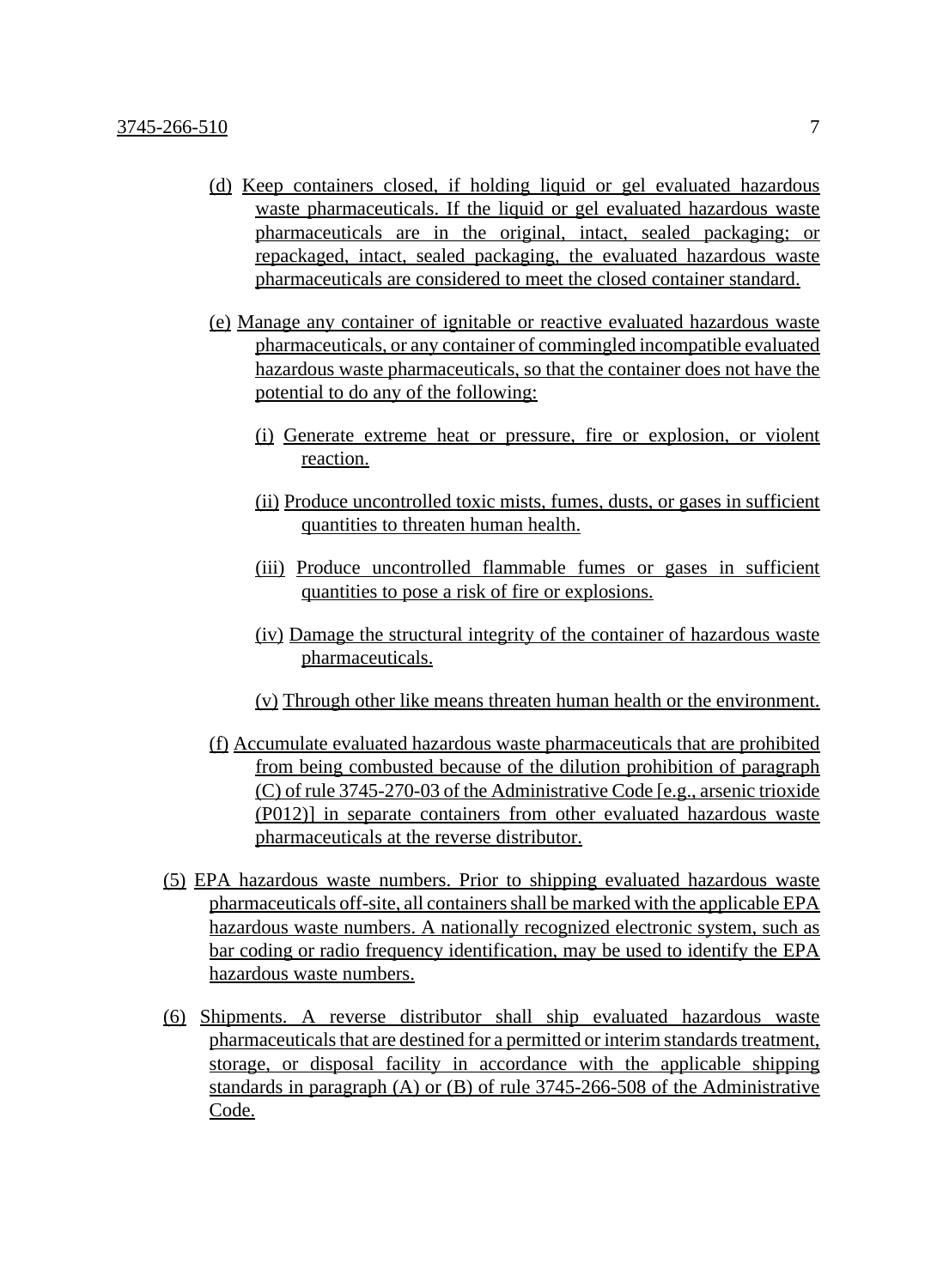- (7) Procedures for a reverse distributor to manage rejected shipments. A reverse distributor that sends a shipment of evaluated hazardous waste pharmaceuticals to a designated facility with the understanding that the designated facility can accept and manage the waste, and later receives that shipment back as a rejected load in accordance with the manifest discrepancy provisions of rule 3745-54-72 or 3745-65-72 of the Administrative Code, may accumulate the returned evaluated hazardous waste pharmaceuticals on-site for up to an additional ninety days in the on-site accumulation area, provided the rejected or returned shipment is managed in accordance with paragraphs (A) and (C) of rule 3745-266-510 of the Administrative Code. Upon receipt of the returned shipment, the reverse distributor shall do all of the following:
	- (a) Sign either of the following:
		- (i) Item 18c of the original manifest, if the original manifest was used for the returned shipment.
		- (ii) Item 20 of the new manifest, if a new manifest was used for the returned shipment.
	- (b) Provide the transporter a copy of the manifest.
	- (c) Within thirty days after receipt of the rejected shipment of the evaluated hazardous waste pharmaceuticals, send a copy of the manifest to the designated facility that returned the shipment to the reverse distributor.
	- (d) Within ninety days after receipt of the rejected shipment, transport or offer for transport the returned shipment of evaluated hazardous waste pharmaceuticals in accordance with the applicable shipping standards of paragraph (A) or (B) of rule 3745-266-508 of the Administrative Code.
- (8) Land disposal restrictions. Evaluated hazardous waste pharmaceuticals are subject to the land disposal restrictions of Chapter 3745-270 of the Administrative Code. A reverse distributor that accepts potentially creditable hazardous waste pharmaceuticals from off-site shall comply with the land disposal restrictions in accordance with paragraph (A) of rule 3745-270-07 of the Administrative Code.
- (9) Reporting by a reverse distributor for evaluated hazardous waste pharmaceuticals.
	- (a) Biennial reporting by a reverse distributor. A reverse distributor that ships evaluated hazardous waste pharmaceuticals off-site shall prepare and submit a single copy of a biennial report to the director by March first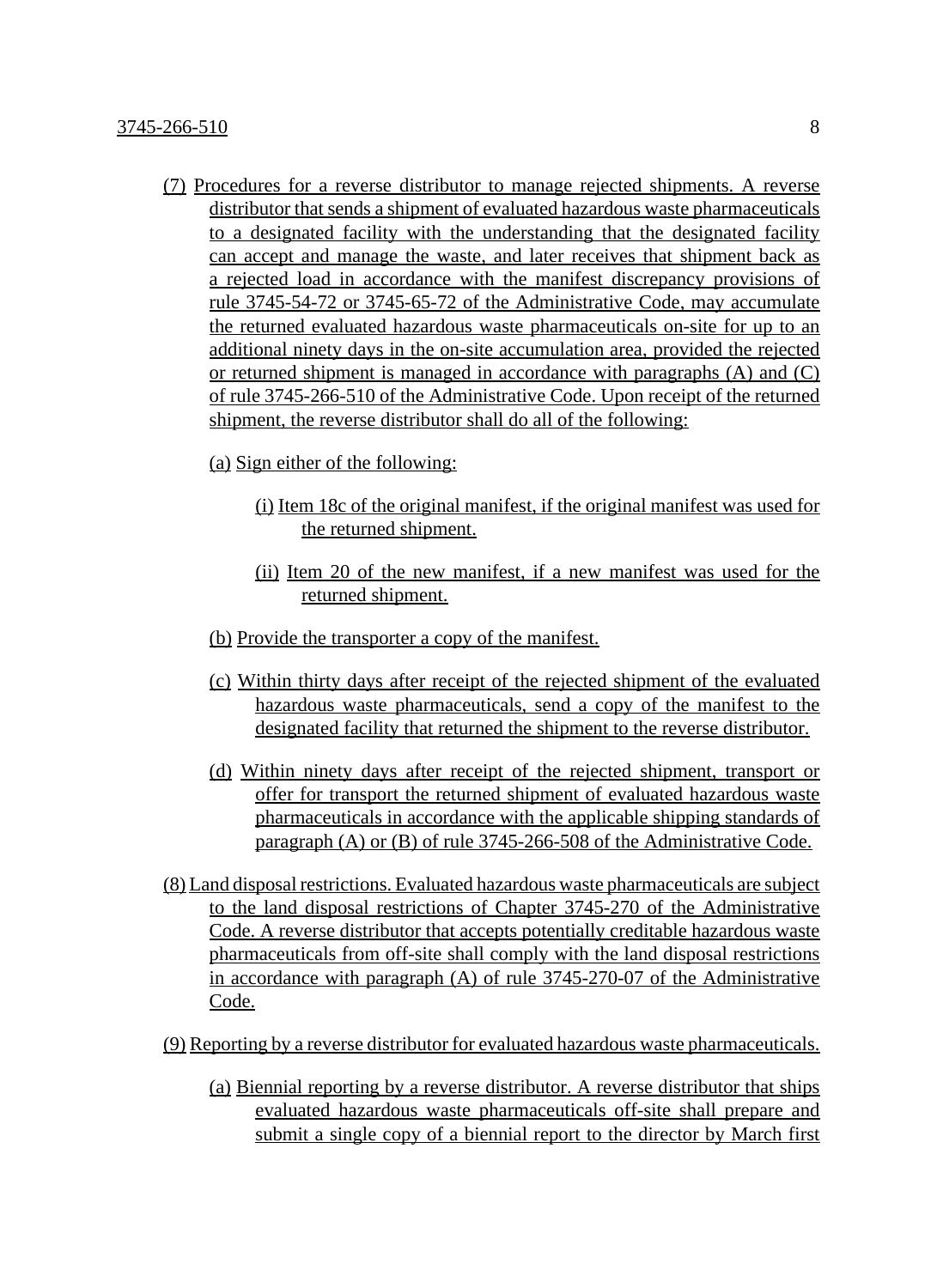of each even numbered year in accordance with rule 3745-52-41 of the Administrative Code.

- (b) Exception reporting by a reverse distributor for a missing copy of the manifest.
	- (i) For shipments from a reverse distributor to a designated facility, the reverse distributor shall do the following:
		- *(a)* If a reverse distributor does not receive a copy of the manifest with the signature of the owner or operator of the designated facility within thirty-five days after the date the evaluated hazardous waste pharmaceuticals were accepted by the initial transporter, the reverse distributor shall contact the transporter or the owner or operator of the designated facility to determine the status of the evaluated hazardous waste pharmaceuticals.
		- *(b)* A reverse distributor shall submit an exception report to the director if the reverse distributor has not received a copy of the manifest with the signature of the owner or operator of the designated facility within forty-five days after the date the evaluated hazardous waste pharmaceutical was accepted by the initial transporter. The exception report shall include both of the following:
			- *(i)* A legible copy of the manifest for which the reverse distributor does not have confirmation of delivery.
			- *(ii)* A cover letter signed by the reverse distributor, or an authorized representative, explaining the efforts taken to locate the evaluated hazardous waste pharmaceuticals and the results of those efforts.
	- (ii) For shipments rejected by the designated facility and shipped to an alternate facility, the reverse distributor shall do the following:
		- *(a)* A reverse distributor that does not receive a copy of the manifest with the signature of the owner or operator of the alternate facility within thirty-five days after the date the evaluated hazardous waste pharmaceuticals were accepted by the initial transporter shall contact the transporter or the owner or operator of the alternate facility to determine the status of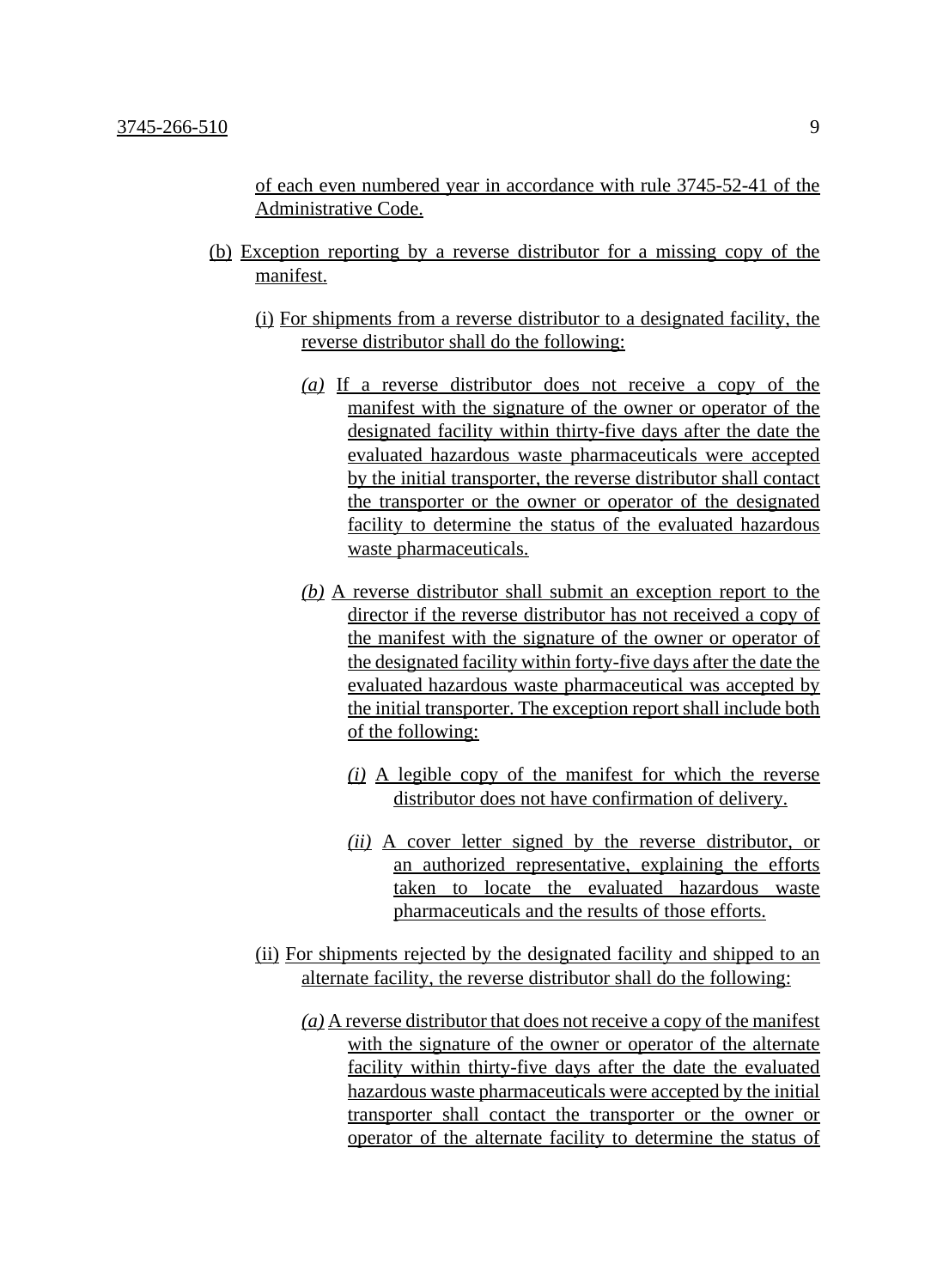the hazardous waste. The thirty-five-day time frame begins the date the evaluated hazardous waste pharmaceuticals are accepted by the transporter forwarding the hazardous waste shipment from the designated facility to the alternate facility.

- *(b)* A reverse distributor shall submit an exception report to the director if the reverse distributor has not received a copy of the manifest with the signature of the owner or operator of the alternate facility within forty-five days after the date the evaluated hazardous waste pharmaceuticals were accepted by the initial transporter. The forty-five-day timeframe begins the date the evaluated hazardous waste pharmaceuticals are accepted by the transporter forwarding the hazardous waste pharmaceutical shipment from the designated facility to the alternate facility. The exception report shall include both of the following:
	- *(i)* A legible copy of the manifest for which the generator does not have confirmation of delivery.
	- *(ii)* A cover letter signed by the reverse distributor, or an authorized representative, explaining the efforts taken to locate the evaluated hazardous waste pharmaceuticals and the results of those efforts.
- (10) Recordkeeping by a reverse distributor for evaluated hazardous waste pharmaceuticals.
	- (a) A reverse distributor shall keep a log (written or electronic) of the inspections of the on-site accumulation area, required by paragraph  $(C)$ (2) of this rule. This log shall be retained as a record for at least three years after the date of the inspection.
	- (b) A reverse distributor shall keep a copy of each manifest signed in accordance with paragraph (A) of rule 3745-52-23 of the Administrative Code for three years or until the reverse distributor receives a signed copy from the designated facility that received the evaluated hazardous waste pharmaceutical. This signed copy shall be retained as a record for at least three years after the date the evaluated hazardous waste pharmaceutical was accepted by the initial transporter.
	- (c) A reverse distributor shall keep a copy of each biennial report for at least three years after the due date of the report.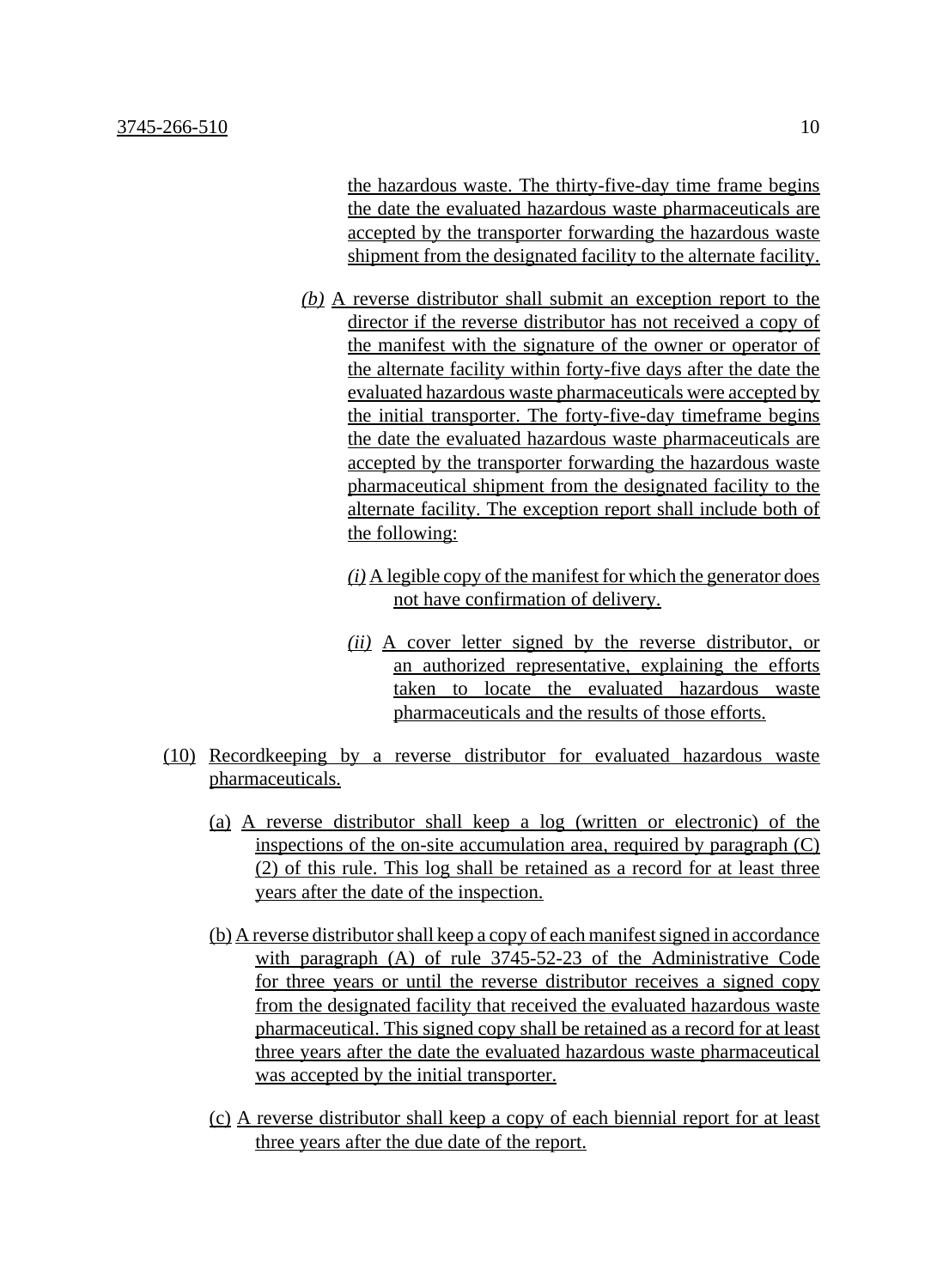- (d) A reverse distributor shall keep a copy of each exception report for at least three years after the submittal of the report.
- (e) A reverse distributor shall keep records to document personnel training, in accordance with paragraph  $(A)(7)(d)$  of rule 3745-52-17 of the Administrative Code.
- (f) All records shall be readily available upon request by an inspector. The periods of retention referred to in this rule are extended automatically during the course of any unresolved enforcement action regarding the regulated activity, or as requested by the director.
- (D) When a reverse distributor shall have a permit. A reverse distributor is an operator of a hazardous waste treatment, storage, or disposal facility and is subject to the requirements of Chapters 3745-54 to 3745-57, 3745-65 to 3745-69, 3745-205, and 3745-256 and rules 3745-50-40 to 3745-50-235 of the Administrative Code, if the reverse distributor does any of the following:

(1) Does not meet the conditions of this rule.

(2) Accepts manifested hazardous waste from off-site.

(3) Treats or disposes of hazardous waste pharmaceuticals on-site.

[Comment: For dates of non-regulatory government publications, publications of recognized organizations and associations, federal rules, and federal statutory provisions referenced in this rule, see rule 3745-50-11 of the Administrative Code titled "Incorporated by reference."]